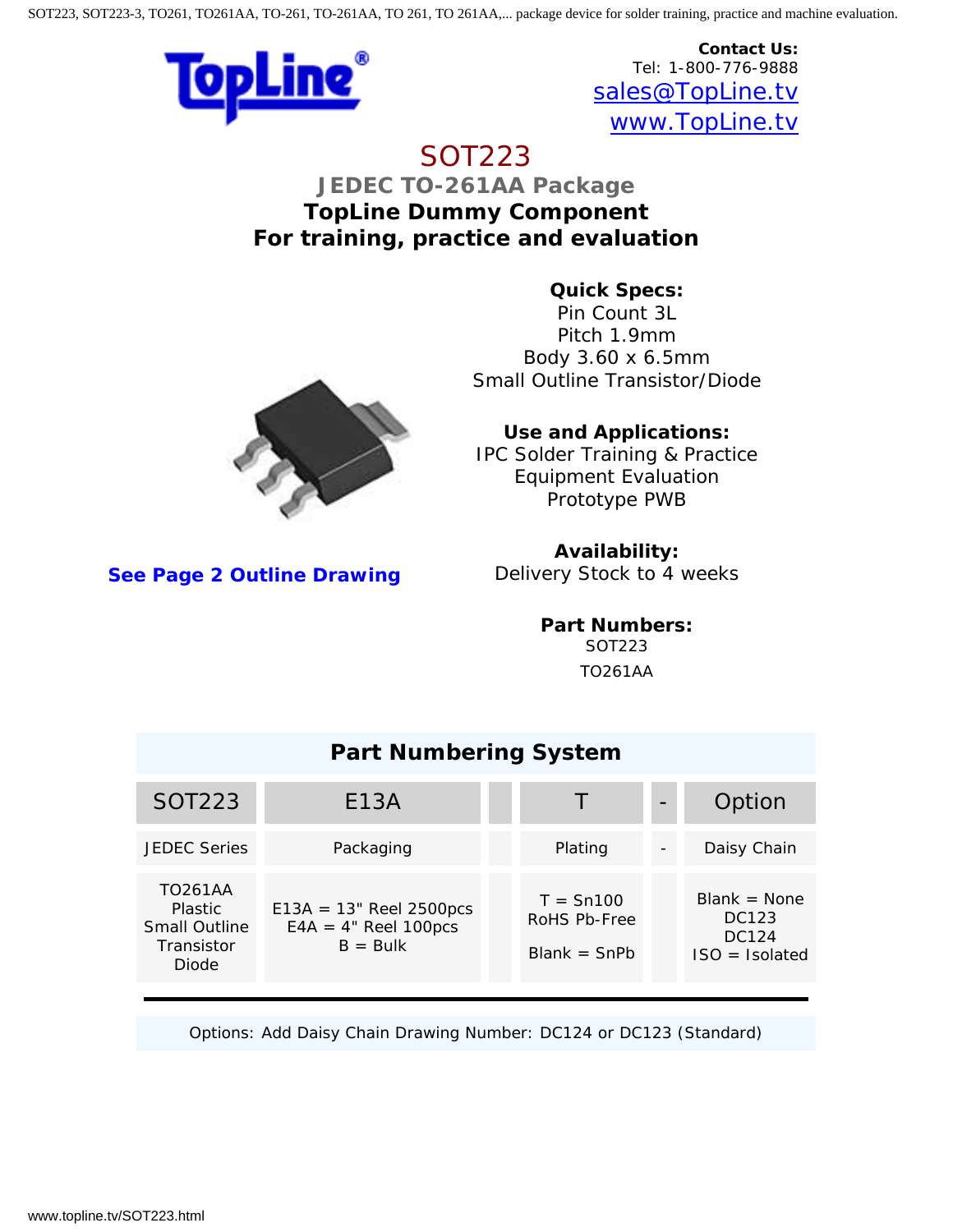



TopLine makes no guarantee as to the accuracy of this document.  $\degree$  example 2012 TopLine. All Rights Reserved.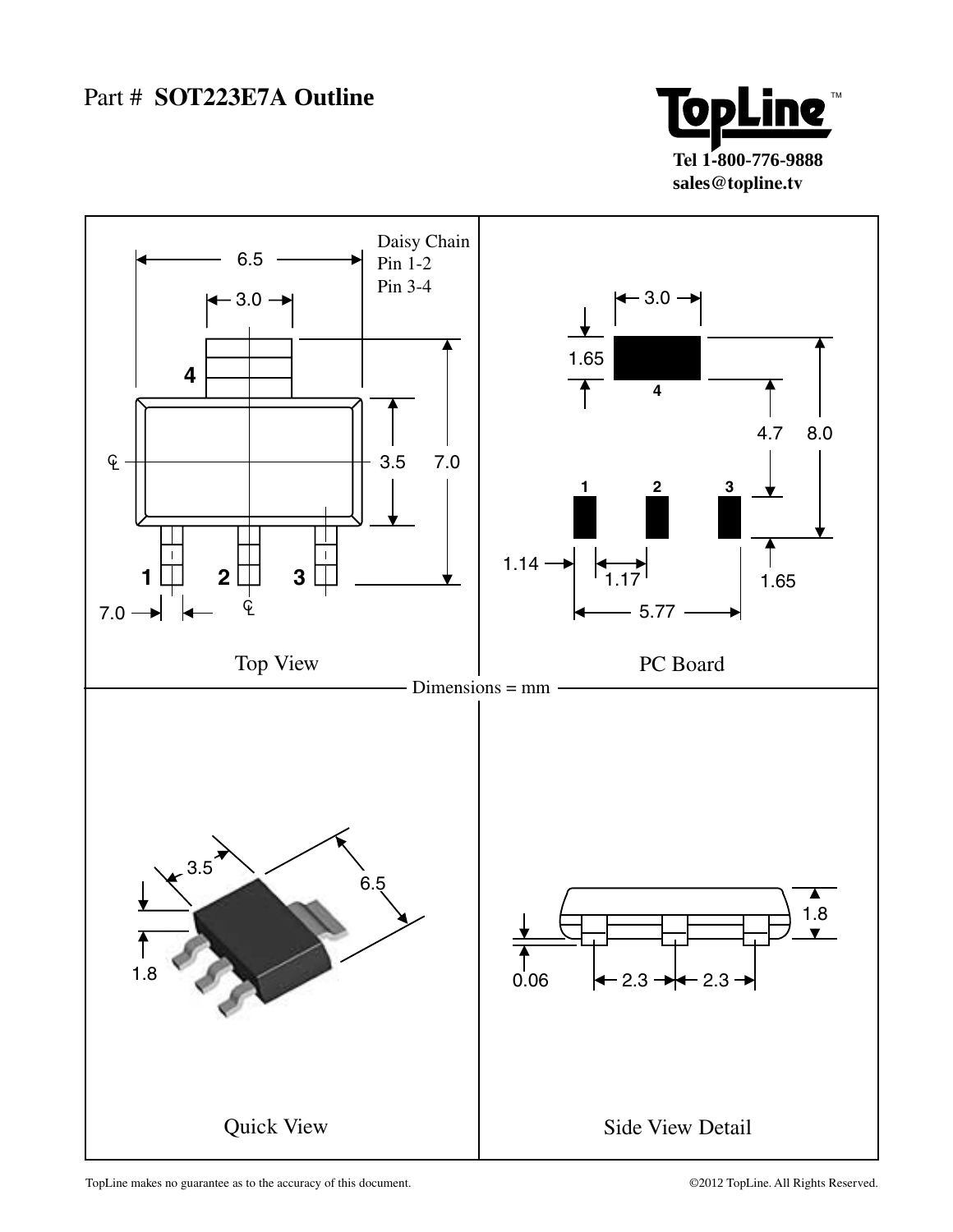## SOT223 **JEDEC TO-261AA Package TopLine Dummy Component For training, practice and evaluation**



**Top View of Internal Daisy Chain Option. Zero Ohm Jumper**

**TopLine Corporation** 95 Highway 22 W Milledgeville, GA 31061, USA **Toll Free** USA/Canada (800) 776-9888 International: 1-478-451-5000 • Fax: 1-478-451-3000 Email: sales@topline.tv

www.topline.tv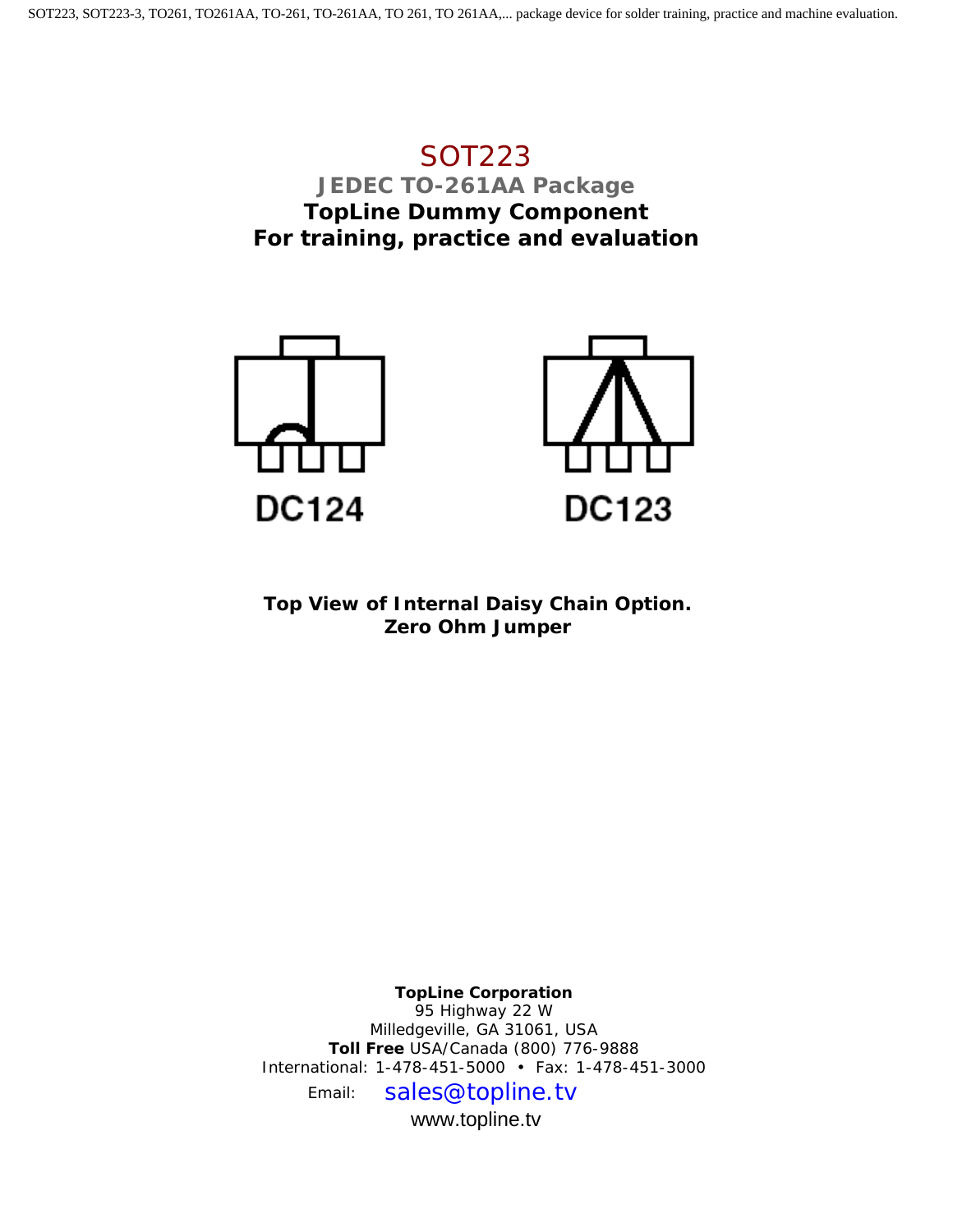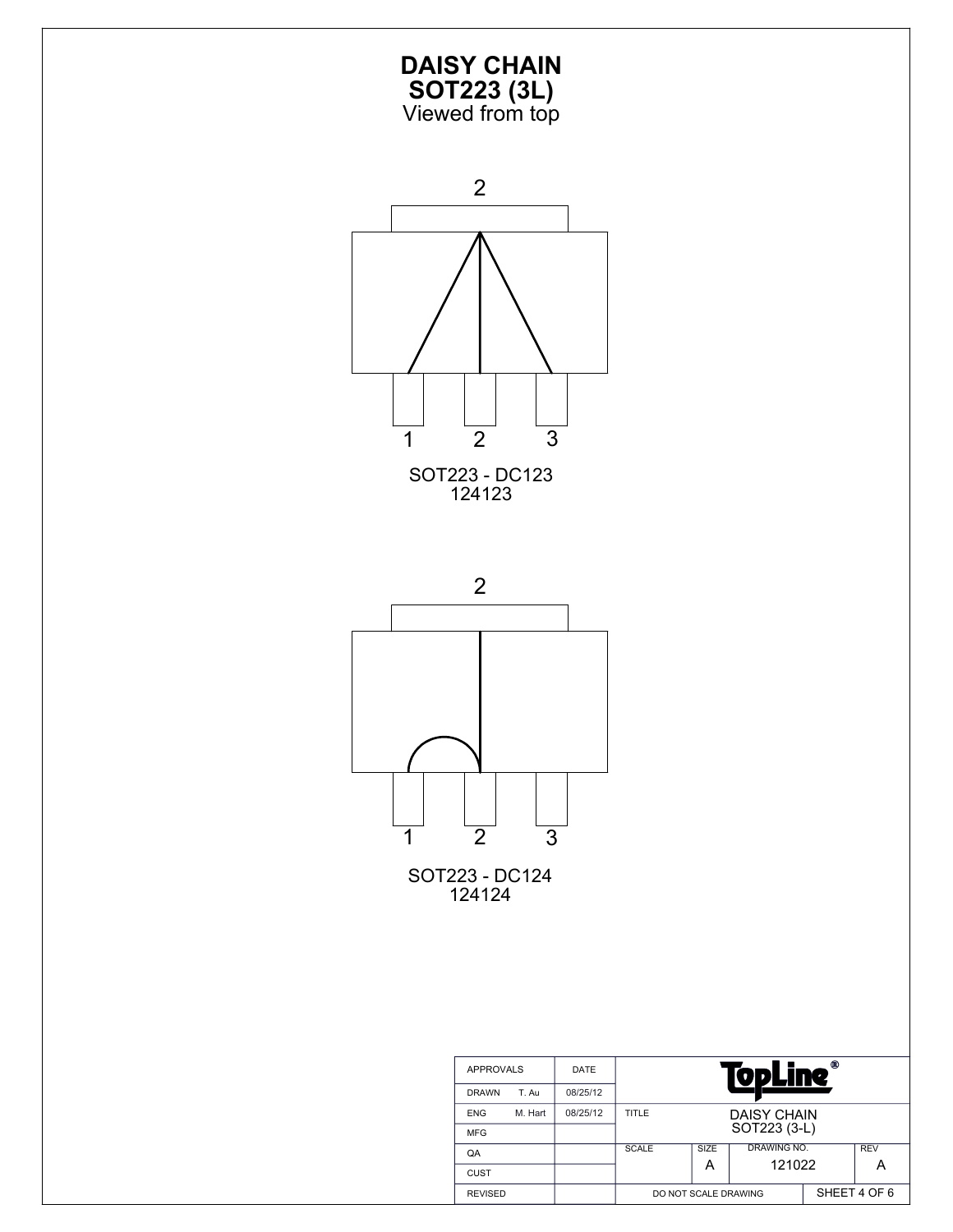